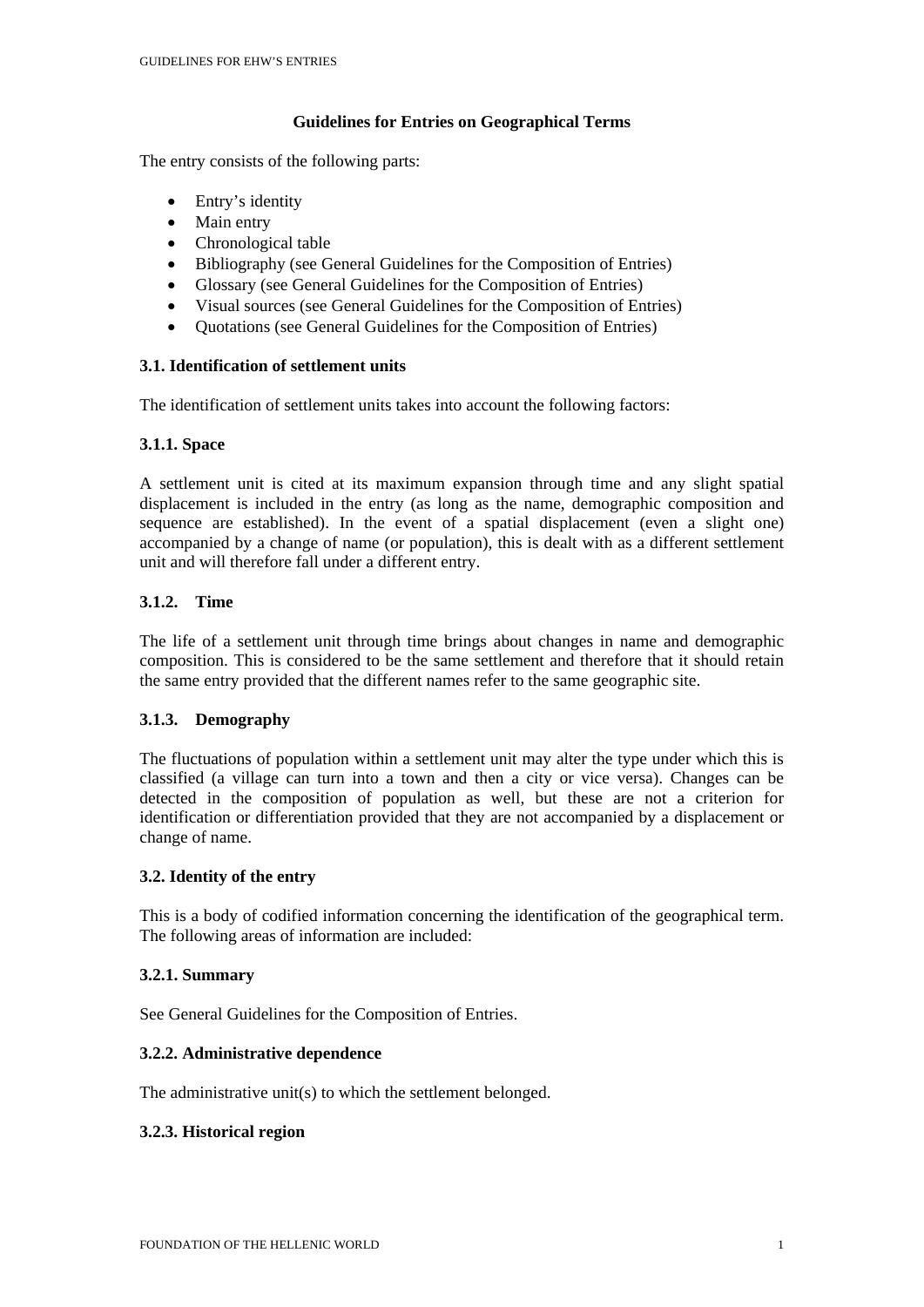The historical name of the region, in which the settlement is included (e.g. Lydia in Asia Minor).

#### **3.2.4. Geographical position**

The region, in which the settlement is included (e.g. west coast of Asia Minor).

#### **3.2.5. Other names**

The other names that the settlement may have had through time, given in the relevant languages.

#### **3.3. Main entry**

The entry concerning the place and its wider area consists of an independent, continuous text. The various elements that form the entry are recorded under separate categories. The unification of data according to thematic categories and the distinction between these categories will use paragraph form. Such paragraphs should include information of the following types:

#### **3.3.1. Anthropogeography**

#### **3.3.1.1. Geographical location**

The area, the site and the boundaries of the place (and of its wider area). The location of the place can be defined in relation to other places, usually natural units of geographical space.

#### **3.3.1.2. Etymology of the geographical term**

The etymology of the name selected as the main name.

### **3.3.1.3. Other names of the settlement**

Apart form the main name stated in the title, other names that the settlement may have had through time. These names can be written in any language. The period during which they have been in use should also be mentioned.

#### **3.3.1.4. Date of foundation**

The date of foundation of the settlement along with the most important data (events) concerning or related to its foundation. No full account of its foundation is supplied. Such information, along with other historical information, will be supplied in one of the following paragraphs.

#### **3.3.1.5. Demographic data**

Concise demographic data concerning the settlement and in particular for the period in which the Greek presence is testified.

#### **3.3.1.6. Ethnological data**

Data about the ethnological composition of the settlement through time.

### **3.3.2. History**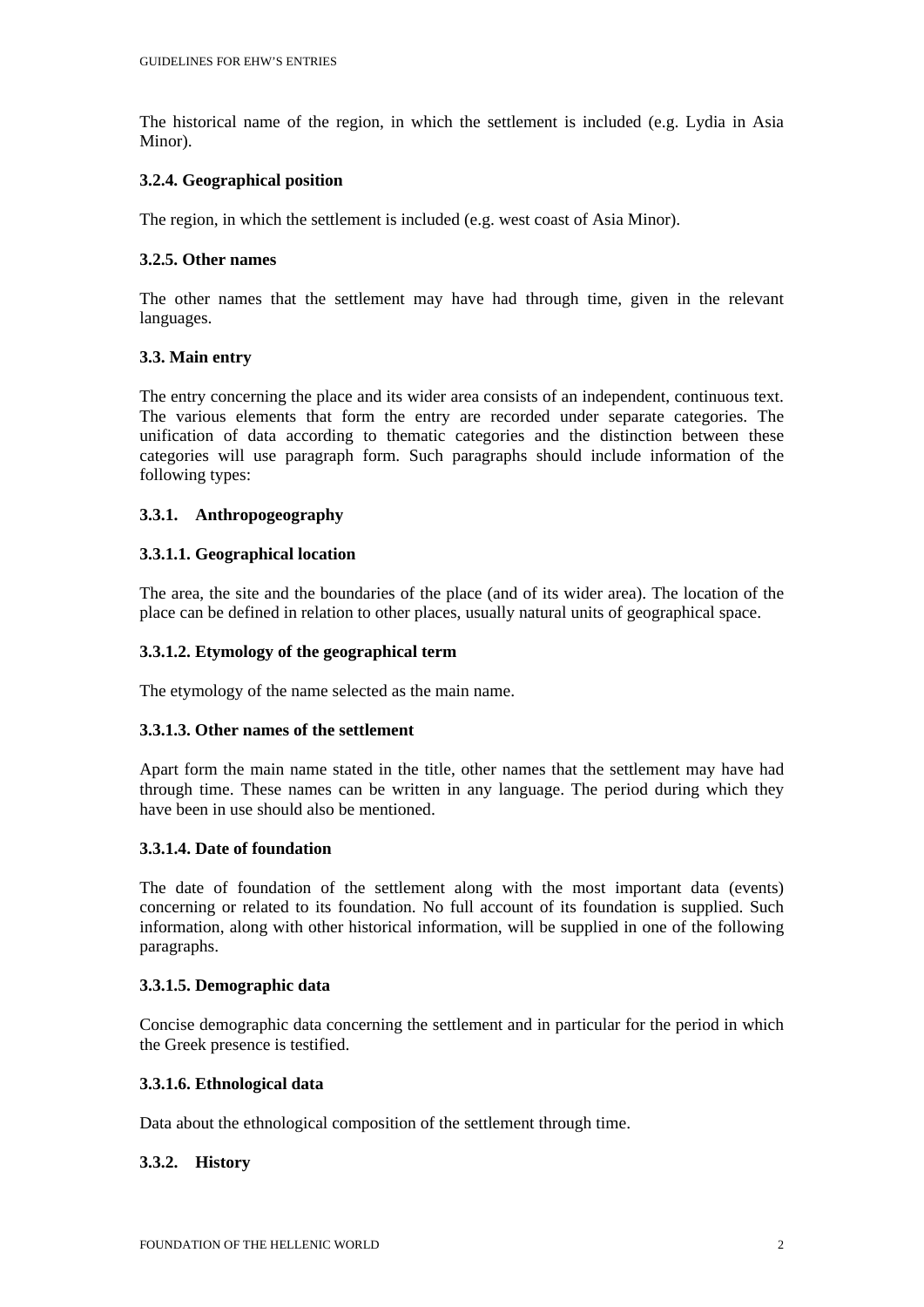# **3.3.2.1. Historical and geographical testimonies**

Information that characterizes the settlement, using evidence from literature. These references should be as brief as possible: they should describe the "character" of the settlement without disturbing the balance of the text.

### **3.3.2.2. Historical data**

The history of the settlement. The most significant events of its history are singled out to form a simple but concise historical diagram in strict chronological order. Additional, even incomplete, historical data relating to the settlement may be included if the writer considers this to be essential.

# **3.3.3. Economy**

# **3.3.3.1. Natural resources**

Information about the natural resources of the place.

# **3.3.3.2. Basic categories of economic activity**

These categories are examined according to the common model of the primary, secondary and tertiary sector:

Primary and secondary production: agriculture, stock breeding, fishing, manufacturing, industry (raw materials: forestal, mineral, quarrying production).

Trade: internal and external, land and overseas, of basic commodities (grain) and social needs (luxury items).

Services: state-instituted and private (e.g. mercenaries, teachers, administrators, moneychangers, ship-owners, entertainment companies, doctors).

Financial institutions: currency issuing and control of monetary circulation, taxation services, treasuring (treasures of sanctuaries, public funds, banking system).

# **3.3.4. Society – Institutions**

### **3.3.4.1. Relation between the public and the private sectors**

Field of action, cross-over and boundaries between the two fields in relation to institutions and human life.

### **3.3.4.2. Classes and social stratification**

Classes according to origin, income or/and public functions.

### **3.3.4.3. Legislature**

Parliaments, council of the elders, absolute monarchs, local chiefs etc.

### **3.3.4.4. Executive**

Notables, mayors, deputies, prefects, satraps, kings, local rulers etc.

### **3.3.4.5. Judiciary authority and penal system**

Judges, courts, structure of the judiciary, prisons, executioners etc.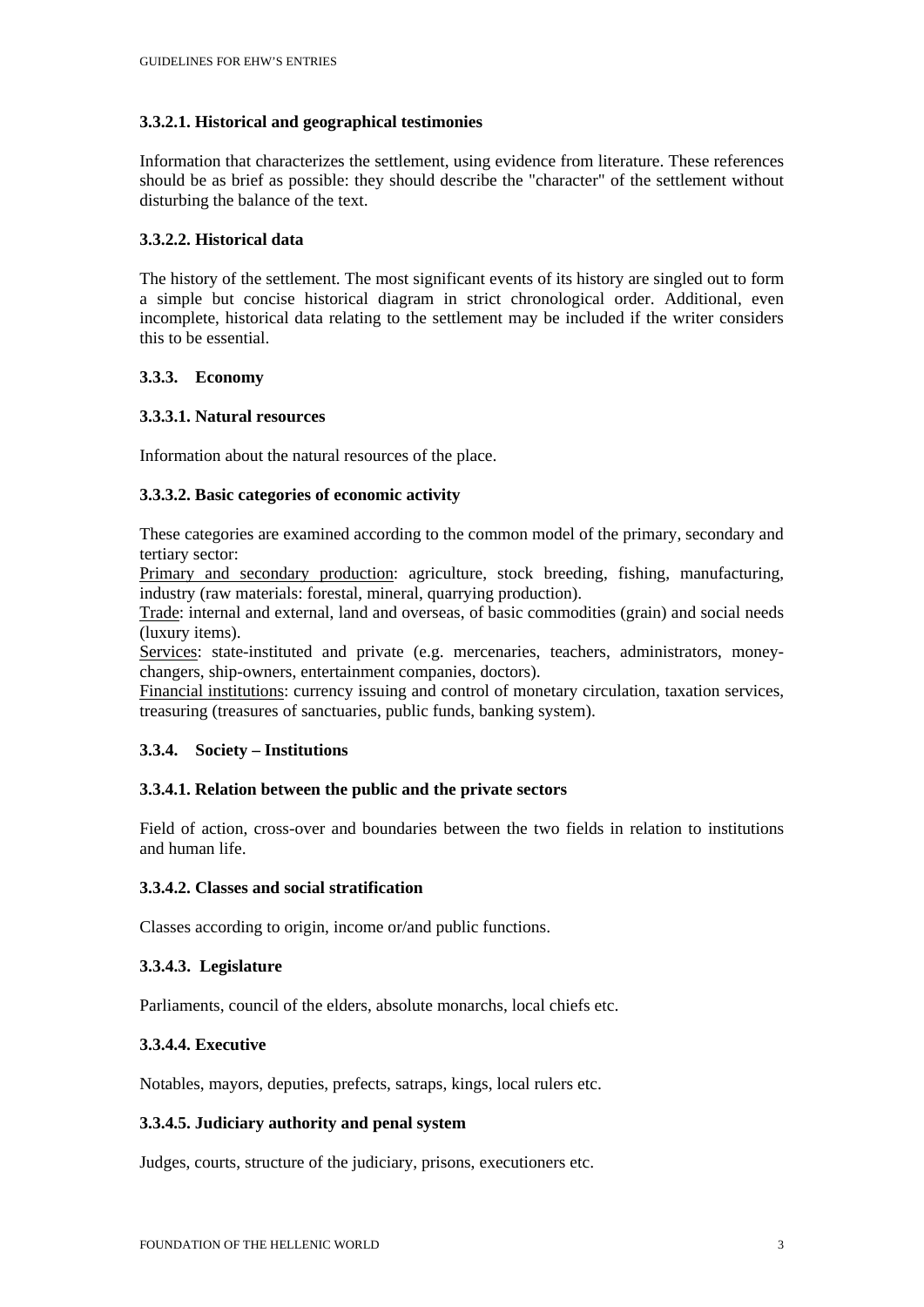# **3.3.4.6. Military organization**

Military administration, military training and service, armament and defensive works.

# **3.3.5. Religion**

### **3.3.5.1. Cults**

Religion and faith, local deities, local cults.

# **3.3.5.2. Organization of religion**

Relation between religious and secular authority, religious hierarchy, social basis and function of religion.

### **3.3.5.3. Sanctuaries, temples, oracles, monasteries**

### **3.3.5.4. Rituals and festivals**

# **3.3.6. Education**

### **3.3.6.1. Educational system**

Public, private, compulsory, selective, aims and means etc.

# **3.3.6.2. Educational institutions**

Organized or not (schools during Antiquity, monasteries during the Byzantine period, educational societies and schools in the Modern period), simple reference to exceptional cases that will constitute separate entries, a brief treatment of minor foundations.

# **3.3.6.3. Teachers**

### **3.3.7. Culture**

# **3.3.7.1. Intellectual and cultural achievements**

Philosophy, literature, architecture (only in the form of general trends concerning the settlement), fine arts (works), utilitarian arts, music, dramatic arts.

### **3.3.7.2. Cultural organizations**

Reference to cultural foundations operating in the settlement or around it (charity institutions, unions, artistic organizations etc.) with concise description of how they functioned.

### **3.3.7.3. Sports**

Relation to society, infrastructure, organization, methods of operation.

### **3.3.8. Urban planning and Architecture**

General features of the settlement and its urban development (fortified, with a street layout, adjusted to the relief, without a front facing the sea, with a distinctive financial or administrative centre, scattered etc).